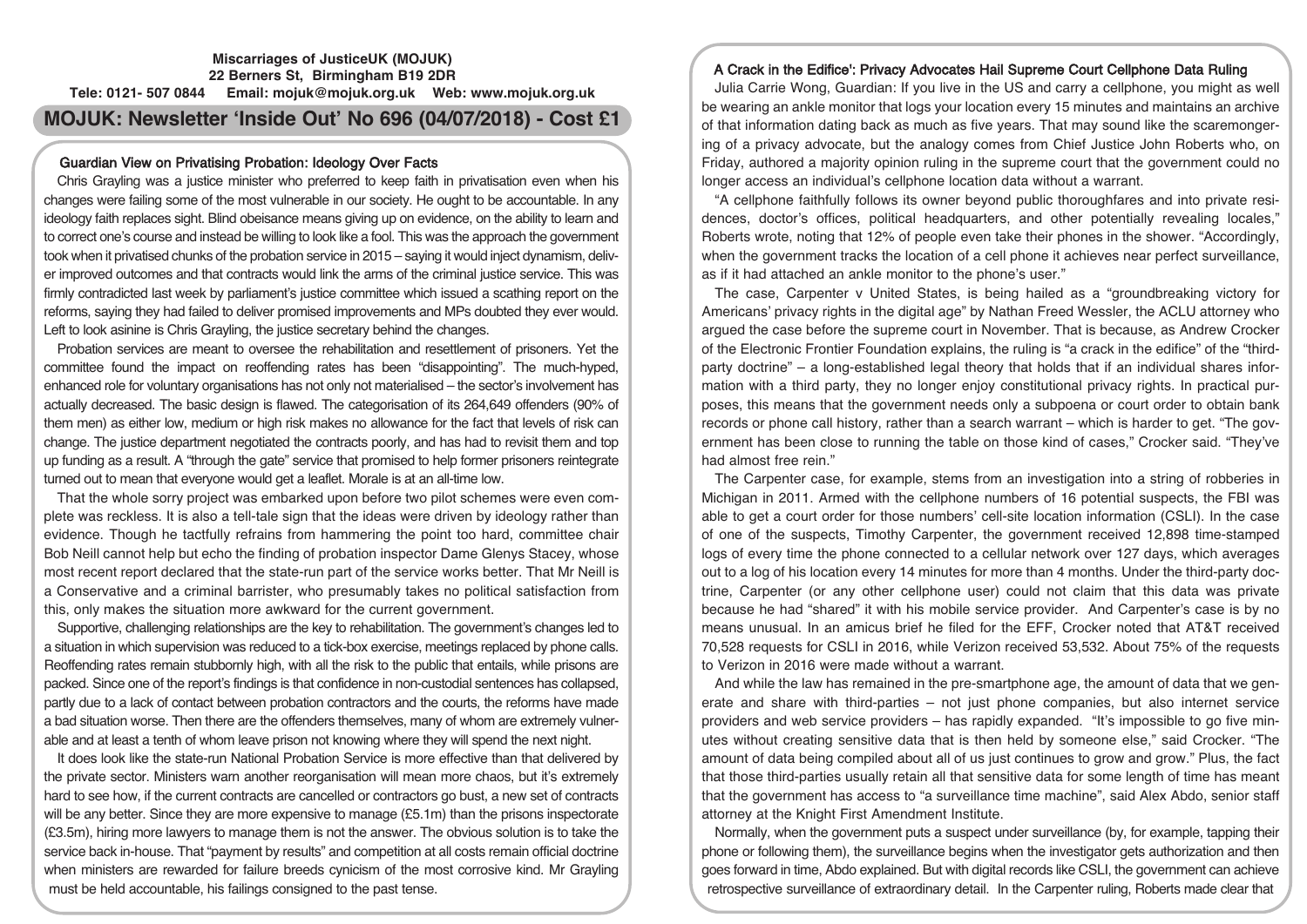he is not comfortable writing off an individual's right to privacy for this kind of incredibly detailed and practically unavoidable data just because it involves a third party. "He tries to craft a narrow opinion, but you can see that he's concerned with how to conceive of privacy in a world where we are all constantly tracked and monitored," Abdo said. "Time will tell how far the courts will go in recognizing privacy in the digital age, but I think his opinion is a good omen." In a dissenting opinion, Justice Samuel Alito worried that the ruling "guarantees a blizzard of litigation while threatening many legitimate and valuable investigative practices upon which law enforcement has rightfully come to rely." Crocker concurred, saying, "You can be sure that EFF and the ACLU and our fellow travelers will be using these kinds of arguments for other forms of information that companies have access to."

#### HMP Lewes Mutiny Trial

On the 2nd July 2018 myself & my 4 co-defendants Steve Goodwin, Dave Carlln, Shane Simpson, & John Udy stood trial at Hove crown court on charges of prison mutiny, criminal damage (£239,259.91) & violent disorder in relation to an incident at HMP Lewes on 29th October 2016. The trial is due to last 4-5 weeks, and will hopefully highlight the unsafe, unhygienic and unlawful conditions that prisoners are being held In.

On the 9th December 2015 the Guardian published an article about a prison officer Kim Lennon who raised concern over the levels of violence & overcrowding at HMP Lewes she said "everything was dangerous in the prison", unfortunately instead of taking on board & addressing the issues, HM Prison Service 'sacked' Kim Lennon & completely Ignored the issues effecting HMP LEWES, allowing them to manifest into one big cocktail of disaster.

There were a number of incidents in 2016 not only HMP Lewes but at HMP's Erlestoke, Bedford,Birmingham & Swaleside all arising out of the~same issues Inc. Overcrowding, 23 + hour lock up, unhygienic, unsafe & unlawful conditions. Which is little wonder when you consider that In his report titled Life in prison: Living conditions (published October 2017) HMCIP Peter Clarke stated "I would urge readers not to assume this paper Is simply another account of some dilapidated prisons, but to look at the details of what we describe, and ask themselves whether it is acceptable for prisoners to be held In these conditions in the united kingdom in 2017." For anyone who watched ITV's Prisons Uncovered: Out Of Control? (Shown on Monday 11th June 2018) the reality of what Peter Clarke describes In his report is all too real. However without Incidents of the calibre at Birmingham etc. none of these issues would ever be exposed to the extent they have been. Unfortunately HM Prison Service, The Police & the CPS are now going all out to secure unnecessary and vindictive Mutiny Charges which carry lengthy prison sentences.

In solidarity, Ross A Macpherson: A6791AD, HMP Belmarsh, Western Way, SE28 0EB Ross Macpherson, David Carlin, Shane Simpson, John Udy, Steven Jake Goodwin Indictment In the Crown Court At Hove: The Queen - V - David Carlin, Shane Simpson, John Roy Mark Udy, Steven Jake Goodwin And Ross Alexander Macpherson Are Charged As Follows:

Count 1 Statement of Offence Taking part in a prison mutiny, contrary to section 1(1) and 1(2) of the Prison Security Act 1992. Particulars of Offence Ross Alexander Macpherson being a person detained in legal custody, on the 29th day of October 2016, while on the premises of HMP Lewes, together with one or more other persons detained in legal custody, engaged in conduct intended to further a common purpose of overthrowing lawful authority in the aforesaid prison.

Count 2 Statement of Offence Taking part in a prison mutiny, contrary to section 1(1) and 1(2) of the Prison Security Act 1992. Particulars of Offence Steven Jake Goodwin, being a person detained in legal custody, on the 29th day of October 2016, while on the premises of HMP

Lewes, together with one or more other persons detained in legal custody, engaged in conduct intended to further a common purpose of overthrowing lawful authority in the aforesaid prison.

Count 3 Statement of Offence Taking part in a prison mutiny, contrary to section 1(1) and 1(4) of the Prison Security Act 1992. Particulars of Offence David Carlin, Shane Simpson And John Roy Mark Udy, being persons detained in legal custody, on the 29th day of October 2016, while on the premises of HMP Lewes, at which a prison mutiny was taking place, failed without reasonable excuse to submit to lawful authority when he had or was given a reasonable opportunity to do so.

Count 4 Statement of Offence Violent Disorder, contrary to section 2(1) of the Public Order Act 1986. Particulars of Offence David Carlin, Shane Simpson, John Roy Mark Udy, Steven Jake Goodwin And Ross Alexander Macpherson on the 29th day of October 2016 used or threatened unlawful violence when present together being 3 or more persons in total who used or threatened unlawful violence and the conduct of them all, taken together, was such as would cause a person of reasonable firmness present at the scene to fear for his personal safety.

Count 5 Statement of Offence Damaging Property, contrary to section 1(1) of the Criminal Damage Act 1971. Particulars of Offence David Carlin, Shane Simpson, John Roy Mark Udy, Steven.Jake Goodwin And Ross Alexander Macpherson on the 29th day of October 2016 without lawful excuse damaged a cell wing and property at Her Majesty's prison at Lewes to the value of £239,259.91 belonging to Her Majesty's Prison intending to destroy or damage such property or being reckless as to whether such property would be destroyed or damaged.

#### Mark Alexander Open Letter to the Lord Chancellor - Rt. Hon. David Gauke MP

Supporters of Mark Alexander's campaign for justice have launched www.freemarkalexander.org to mark 3000 days of his wrongful imprisonment. Mark and his family have released key legal documentation and evidence for the first time, including the Criminal Cases Review Commission's much criticised Final Statement of Reasons of 2015.

Despite writing to the Secretary of State for Justice in April 2018, Mark and his family are still awaiting a response. We have decided to publish Mark's letter openly to raise awareness about his plight. Please help us to support Mark and his family by writing to the Minister yourself: Hon. David Gauke MP, The Lord Chancellor, House of Commons, London, SW lA OAA.

Dear Sir, I have contemplated writing to you on our family's behalf for some time, but felt it best not to trouble you unless I had first exhausted all other avenues. That point has now been reached. After eight years of patiently and faithfully waiting upon procedure and protocol, the urgency of this matter can wait no longer. I have spent these last eight years in prison for a murder I did not commit, and – perversely – am doubly-punished for having passed-up a charge bargain that would have seen me freed many years ago on manslaughter.

To make matters still worse, it was my own father who was killed. Losing him whilst simultaneously losing my freedom has been an unbearable torture. To be accused of killing someone I love and admire so dearly is a sensation beyond grief itself. My mother, her family, and my father's family all vouch for my innocence – and together we cry out for justice. Yet the past eight years have brought little of that. They have only served to compound our shared misery.

It did not take long for evident anomalies in this case to spark the interest of observant investigators. In January 2014, a concerned documentary producer began scrutinising the evidence in more detail. She applied to your Press Office for permission to subject me to questioning on the basis of evidential developments subsequent to trial, and to record the process on film. I agreed to this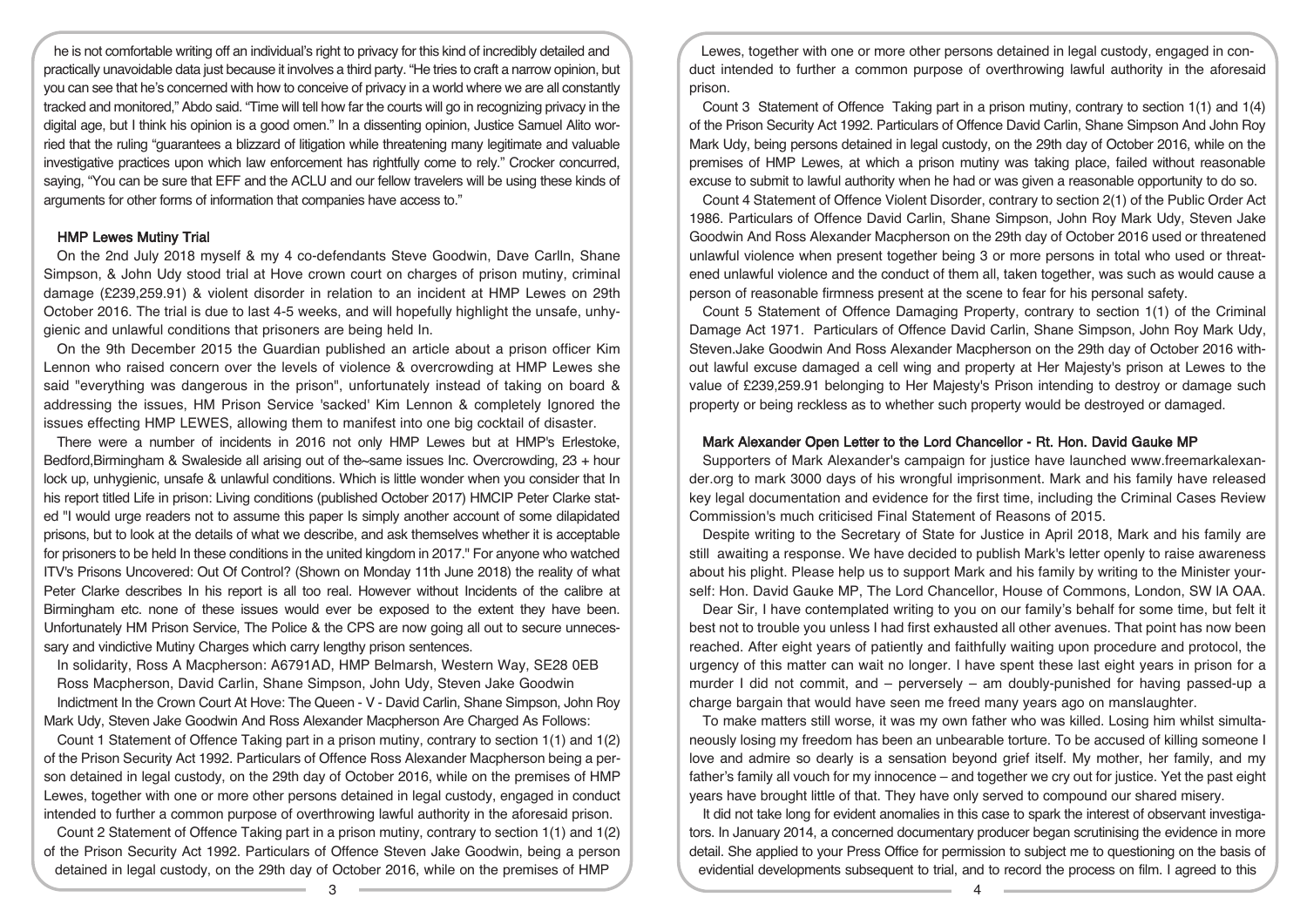request and remain willing for my testimony to be scrutinised by experts and members of the public. It took 26 months for your Press Office to formally respond, causing our family much unnecessary anxiety and distress. Rather than expressing sympathy and encouragement, we found the Press Office reluctant to facilitate the interview, or even engage with us.

Further submissions were made by the Producer in September 2017, but 8 months on, and in spite of repeated follow-ups, we have not received so much as an acknowledgement. We expected the Ministry of Justice to be keen to support rather than frustrate efforts to uncover wrongful convictions, particularly in difficult investigatory stages preceding any formal review procedure. Yet the extraordinary delays we have experienced give the impression at least that your department does not take miscarriages of justice seriously, and that this phenomenon is a low priority for them. I trust and pray that this impression is misleading. Indeed, I firmly believe that the Ministry of Justice's values are not reflective of this behaviour. This is why I am writing to you today to call for your personal support and intervention in this urgent matter. I have written this letter openly because I believe others will wish to echo this call to you directly.

I can assure you that our application meets the legal threshold required to authorise such an exceptional request. The circumstances are highly unique and readily distinguishable. I do not intend to labour over the legal justifications here, although these are covered in the Producer's latest submissions, of which I enclose a copy. What is needed here is political will more than anything else. The will to uncover the truth; to remedy past wrongs where those are apparent; to see justice done for our family.

This interview will not be a comfortable experience for me. My evidence will be interrogated, my credibility tested, unanswered questions will be asked – and under considerable pressure. Nevertheless, I have a duty and a responsibility to my father and to my family to see this through. I intend to cooperate fully with this process because I know it will encourage people to come forward with information which they may have been reluctant to divulge all those years ago. To give but one example, four household assistants worked in my father's home at the time of his death. All were registered under false identities. Only one came forward during the original police investigation, but no statements was taken. The remainder were neither identified nor traced. This represents an alarming gap in our knowledge and understanding of the case, but it is not the only one. Only an appeal to the public could yield such information, which is why this documentary – and my participation – is so important.

I'd like to thank you for your time and consideration and would of course be happy to answer any questions you may have. I look forward to hearing from you and hope you will be willing to support our efforts to secure justice. Gratefully yours, Mark Alexander

Mark Alexander A8819AL HMP Coldingley Shaftesbury Road Bisley Woking

# Race Hate Murder Was Avoidable

Bhatt Murphy Solicitors: Bristol Safeguarding Adults Board (BSAB) has published on its website a highly critical report concerning the race hate murder of Kurdish asylum-seeker Kamil Ahmad by Jeffrey Barry in Bristol on 7 July 2016. Barry, a violent mentally-ill racist, was convicted of Kamil's murder in October 2017 and is serving a life sentence. The trial judge described the failings by public authorities leading to Kamil's murder as "calamitous". Today's findings by the Safeguarding Board, which have been accepted by the myriad public authorities involved, add to this growing chorus of concern. The report concludes that Kamil's murder could have been avoided, including by the organisations taking action against Barry in respect of the race hate

crime to which he subjected Kamil for years. The organisations criticised in the report are Avon and Wiltshire Mental Health Partnership NHS Trust, Cygnet Healthcare, Bristol City Council, Milestone Housing Trust and Avon & Somerset Constabulary. Particular criticism is levelled at the NHS Trust and Cygnet Healthcare for failing to put a plan in place to protect Kamil following Barry's release from mental health detention on 6 July, having been arrested and sectioned on 13 June 2016 after writing thirty-four notes threatening to kill Kamil and others.

"This report confirms our worst fears, that Kamil's life could have been saved if just one of the organisations involved had protected him from the racism that ended his life. The space this leaves in our lives can never be filled, yet not one of the organisations involved has offered us an apology since we lost our wonderful brother, uncle, cousin and friend. We call on each of these organisations to apologise and to sit down with us to answer our questions. The Chief Executive of the Avon and Wiltshire Mental Health Partnership NHS Trust in particular must also consider her position given so many of these catastrophic failings happened on her watch."

The family's solicitor Tony Murphy of Bhatt Murphy said as follows:"Any member of our society is entitled to protection from a known violent racist, not least a vulnerable asylum seeker. This systemic failure to protect Kamil constitutes race discrimination on a multi-agency level and a fatal breach of his human rights. The family now awaits the findings of an NHS Homicide Review, including to consider whether all of the evidence concerning this tragedy should be referred to the Crown Prosecution Service and the Equalities & Human Rights Commission. The charity Stand Against Racism & Inequality (SARI) supported Kamil during his life, as they have supported his family following his death.

#### Court of Appeal Quashes Syrian Refugee's False Identity Document Conviction

Bindmans Solicitors: This week the Court of Appeal quashed the conviction of Salman Malak, a Syrian refugee of Kurdish ethnicity, for possession of a false identity document with improper intention. Mr Malak had pleaded guilty to the offence in 2015 following inadequate advice from his previous lawyers and was sentenced at Manchester Crown Court to 12 months' imprisonment.

Mr Malak came to the UK after fleeing Syria in 2014, where he was under threat from both forces loyal to the Assad regime and fighters of so-called 'Islamic State'. He was smuggled in a lorry through a number of countries before flying from Copenhagen Airport to Manchester Airport, where he arrived on New Year's Eve 2014. On arrival, Mr Malak immediately presented himself to the authorities and tried to explain that he had flown using a false passport and wished to apply for asylum.

Mr Malak was arrested, detained, prosecuted, remanded in custody, given inadequate legal advice, convicted and sent to prison, followed by immigration detention. While in prison, he applied for asylum and his refugee status was granted several months later. Through his own research, he came across the case of another Syrian refugee and realised he might have grounds to appeal his conviction. Following his release, Asylum Justice, a charity which provides free legal services to asylum seekers and refugees in Wales, put him in contact with Bindmans LLP, who instructed Richard Thomas of Doughty Street Chambers for the appeal against conviction.

Mr Malak's appeal was successful on each of the grounds pleaded. Firstly, the Court of Appeal held he should have been advised that on his instructions there was no acceptance of 'improper intention' within this jurisdiction, a critical element of the offence charged. His guilty plea was therefore equivocal and a nullity.

The second ground of appeal related to advice given about the defence under section 31 of the Immigration and Asylum Act 1999, available to refugees charged with certain offences.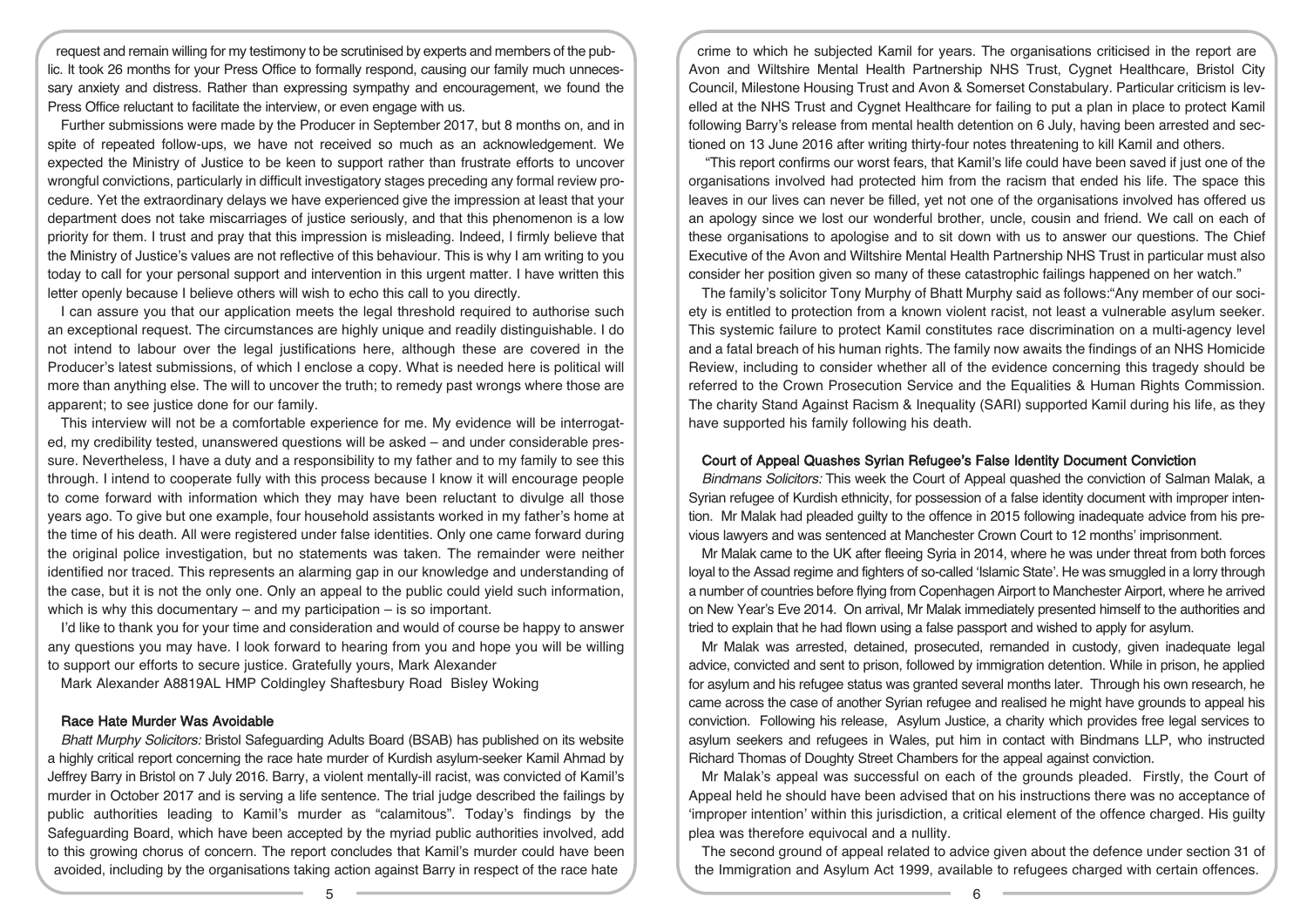The Court of Appeal recited that following the case of Asfaw, section 31 is to be construed as to provide immunity from prosecution for refugees fleeing from persecution in their country of origin who make a short-term stop-over in an intermediate country en route to the country of refuge. The Court held that Mr Malak was not given the advice necessary to make an informed decision about his plea and the defence would quite probably have succeeded if run. It concluded, "Mr Malak should never have been convicted."

Following the decision, Mr Malak said, "I hope awareness of cases like mine will prevent others being prosecuted in similar circumstances in the future." Patrick Ormerod, one of the solicitors acting for Mr Malak for his appeal, said, "I'm delighted Salman's conviction has been quashed by the Court of Appeal. Sadly, there are many others like him who are prosecuted when they should not be, receive inadequate advice, and lose their liberty. Wrongful convictions of this nature are inevitable consequences of cutting a justice system to breaking point, of treating refugees as criminals first and asking questions later."

#### Safety Watchdog Forced to Reveal Findings of Inspections Into Dangerous Prisons

Hardeep Matharu,'The Justice Gap': Freedom of Information request to Health and Safety Executive reveals concerns about 'firefighting', inexperienced staff and no clear focus on investigating underlying causes of violence and learning lessons in some prisons The health and safety watchdog has been forced to reveal the findings of the inspections it has carried out in dangerous prisons as assaults against prison officers have soared. Last month, the Health and Safety Executive (HSE) told me that, as a result of increasing numbers of reported assaults on prison officers, it led an 'inspection initiative at a small number of prisons at the end of 2017', but that it could not give out any information about its key findings.

In response to a Freedom of Information request, it has now outlined the issues the inspections highlighted – including a focus on 'firefighting', underlying causes of violence not being prioritised in internal investigations, how filthy jails and an 'unfair' Incentives and Earned Privileges Scheme can lead to violence, and the failure of placing young offenders into adult prisons in order to control levels of violence. The HSE is the country's independent body for work-related health, safety and illness. Its enforcement duties include dealing immediately with serious risks, ensuring employers are complying with health and safety law, and holding to account those failing in their responsibilities to do so. It can serve notices, issue cautions and prosecute employers.

According to the Government's latest safety in custody statistics, self-harm, assaults and serious assaults – between prisoners and on prison staff – have again risen to 'record highs'. Assaults on prison staff have increased by 196% since 2010, with 8,429 incidents recorded in 2017, up 23% from the year before. There were also more than 800 serious assaults on staff in the same period. Although the HSE said it found that causes of violence and aggression are known and understood in the prisons it inspected and that there are 'policies, procedure and initiatives, both locally and nationally, to enable the management of violence and aggression', many of the other findings I obtained under Freedom of Information raised a number of concerns.

The key findings: Internal prison investigations into violence that 'do not focus clearly on underlying causes and lessons learned' and findings not being widely shared; Good practice not always being recognised by staff, with the HSE noting that 'it was not always clear "what good looks like"'; Prisons feeling 'overwhelmed by the challenges of identifying priorities and allocating resources to address these'; A 'focus on 'firefighting'; Inexperienced staff 'contributing to the challenges of managing violence and aggression', with the HSE questioning

whether it was the case of 'the right people, in the right place at the right time with the right experience'; Dirty prisons being 'an estate-wide issue to resolve as poor environment is directly related to violence and aggression'; Concerns around overcrowded prisons and the placing of young offenders in adult prisons as a means of controlling violence. The HSE said: 'Pressures on residential accommodation can lead to an inappropriate mix of prisoners and increase the potential for violence and aggression. The integration of young offenders into the mainstream system was not reported as being successful in controlling violence amongst this group.'; The Incentive and Earned Privileges Scheme – whereby prisoners are able to earn benefits in exchange for responsible behaviour – can lead to violence and aggression as it was felt, by both prisoners and staff, 'to be ineffectively applied and unfair'; The 'churn of staff and prisoners' in some prisons 'not enabling supportive relationships to be developed to assist the management of violence and aggression'; Unpredictability leading to frustration and violence, with both prisoners and staff preferring a consistent, predictable prison regime; Delays in transferring prisoners from courts to prison leading to frustration and potential violence, with the HSE suggesting that 'contracts for prisoner transport require review'; Health and safety resources in some prisons not being used to effectively focus on risks from violence and aggression; Controlling the risks of violence to healthcare staff was 'inconsistent', with some feeling very safe and those in other prisons feeling at 'considerable risk'; Systems for reporting incidents of violence and aggression being unnecessarily complicated, with up to 12 forms needing to be completed in some prisons; Prisons being inconsistent at identifying the training required by staff, delivering and then monitoring its effectiveness

The HSE said that effective leadership of a prison was key, and that it 'found good practice in all the establishments we visited but also inconsistent implementation'. Despite the HSE telling me last month that it was 'currently feeding back the findings from this work to senior management in HM Prison and Probation Service and private contractors', a press officer at the Ministry of Justice said she would need to know which prisons had been inspected and the dates of the inspections before the Ministry of Justice would be able to comment on the findings.

### We Think we Know What Rape Is But Do We?

The legal definition of rape has been adapting over time and the greatest legal strides have been made in the last 42 years, writes Natalie Smith. Daphne Morgan was asleep in her home in Wolverhampton, sharing a bed with her 11-year-old son when she was dragged into another room and raped by three men. Her husband had let them in. In fact he had invited them to their home, informed them she might struggle but that she liked it because she was kinky. Her two children had been woken by her screams. When her ordeal was over, she drove to the local hospital and set in place a chain of reactions that brought about a huge change in the law. It was 1973 and the three men who raped her stood trial. Her husband faced prosecution for aiding and abetting the offence but not for rape because a husband in law could not be guilty even though on that terrible night he too had raped her. All four men were found guilty, her husband received a sentence of 10 years imprisonment and the others four years.

The facts of the case were such that it was clear Mrs Morgan had not consented to the terrible events she was subjected to but the case was appealed by the defendants to the Court of Appeal and subsequently wen to the House of Lords. They argued that when the judge directed the jury on the law he had been wrong. The judge told the jury that when considering if the defendants had honestly believed Mrs Morgan consented they were to consider if that belief was reasonable for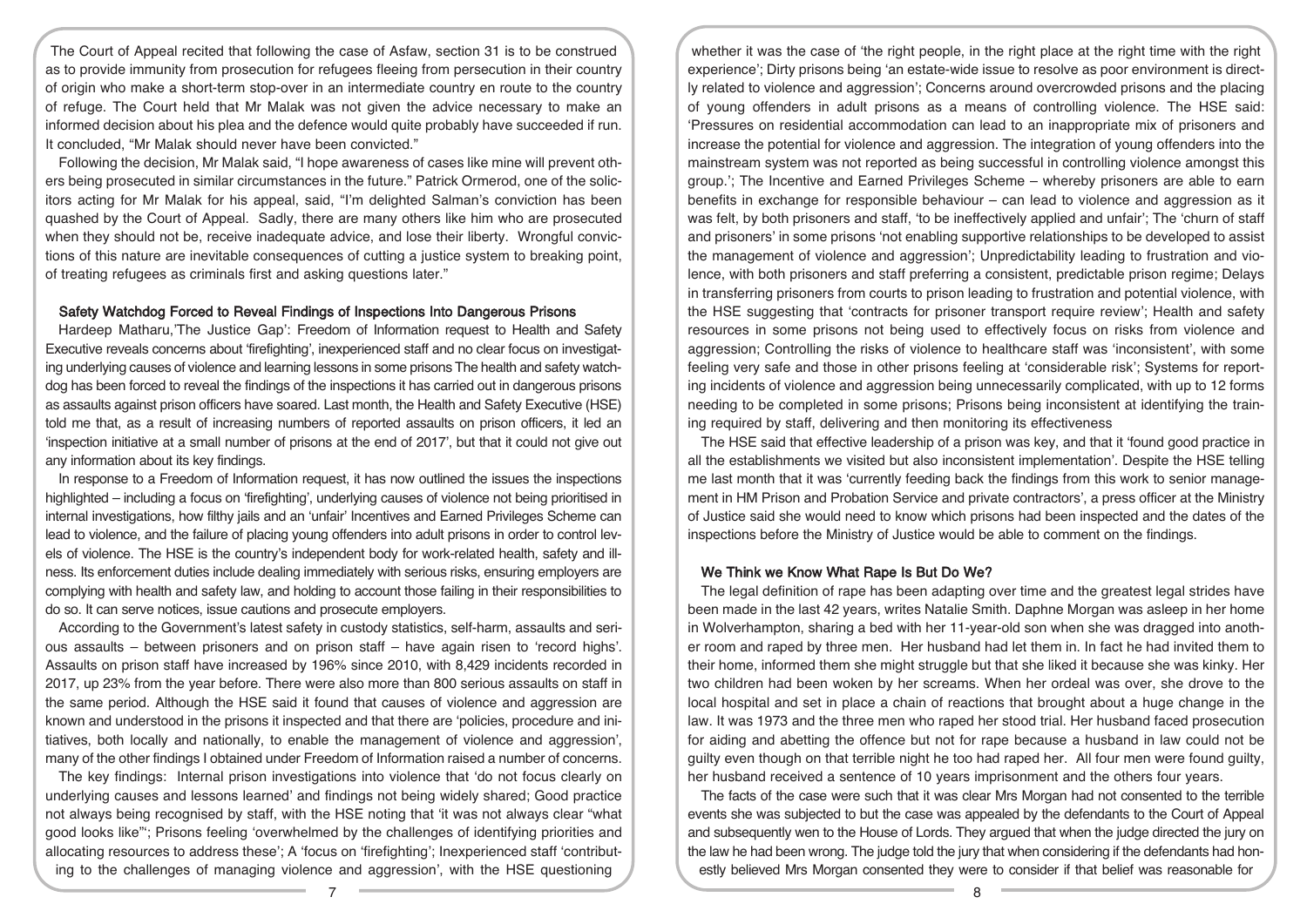them to think she had. The lawyers argued that reasonableness of the defendant's belief was not necessary, if the perpetrators had honestly believed she had consented they should be acquitted whether it was reasonable for them to hold that belief or not. This wasn't just a case of defendants' doing all they could to overturn their convictions. There was also a legitimate legal issue to resolve and the question had to be answered by the House of Lords.

No definition: In the 1970s, rape as it still does now, raised difficulties, more so than many criminal offences. The case of Morgan, was of great concern to the public and politicians, so much so a parliamentary advisory group was set up to assist the government of the day to work out what to do about it. The group's main issue of concern was that although it was a criminal offence under the 1956 Sexual Offences Act for a man to rape a woman, there was actually no statutory definition of what rape was. In 1975 there was no statutory definition of what consent was in legislation. The law relied upon a common law definition of rape that dated back to the 17th century when rape was considered unlawful sexual intercourse with a woman without her consent, by force, fear or fraud. Force was the primary focus for most people and the assumption was that there had to be a struggle, a woman had to show signs of injury or had to resist for the crime to be committed. The feeling of the advisory group was that the focus had to be drawn back to the essence of the crime which was having sexual intercourse without consent.

The advisory group, led by one of our most prestigious lawyers of our age, Rose Heilbron set out with incisive accuracy the problems with the offence of rape as they saw it: It involves an act – sexual intercourse – not in itself either criminal or unlawful and can, indeed, be both desirable and pleasurable. Whether it is a criminal depends on the complex considerations, since the mental states of both parties and the influence of each upon the other as well as their physical interaction have to be considered and are sometimes difficult to interpret… there can be many ambiguous situations in sexual relationships… however precisely the law may be stated, it cannot always adequately resolve these problems. In the first place, there may well be circumstances where each party interprets the situation differently and it may be quite impossible to determine with any confidence which interpretation is right. Although in a criminal case it is the accused who is on trial, there is a risk that a rape case may become, in effect, a trial of the alleged victim. Whatever the outcome, the very fact of having been involved is liable, at present, to have embarrassing or even damaging consequences for the women. The parliamentary group recommended that rape be defined.

A year later the 1976 Sexual Offences (Amendment) Act came into force and England and Wales finally legally defined in statute one of the oldest offences. The statute said that a man commits rape if he has unlawful sexual intercourse with a woman who at the time did not consent and he knew that she did not consent or was reckless as to whether she consented. Reasonableness did not form part of the definition. The advisory group said they did not think it tenable that a man was judged not by himself but by the standards of the hypothetical reasonable man.

Many of the other concerns at the time were left as they were. The fact that Mr Morgan did not stand trial for rape was not addressed, as the concept of rape in marriage was still not accepted by the law. Nine year later in 1984 Parliament once again asked for assistance and the advisory group concluded that the extension of rape prosecutions should be extended if a man has non-consensual sexual intercourse with his wife when they are no longer cohabiting. The committee was divided as to whether it should extend to all cases of non-consensual sexual intercourse within marriage. The logic in 1984, a time when the UK had already had a female prime minister for five years, was that sexual intercourse within marriage was not unlawful and there were 'grave practical consequences… once placed before the police

they are under a duty to investigate and the intervention of the police might well be to drive couples further apart'. In 1991 husbands could finally face prosecution for the rape of their wives. In 1994, it was accepted that rape could be committed against men. Then in 2003 rape was redefined once again, in gender neutral language, the lawmakers' defined rape to be when a person's mouth, anus or vagina is penetrated with a penis, that the person does not consent to the penetration and that the person committing the act does not reasonably believe that person consented. What is considered reasonable is to be determined having regard to all the circumstances, including steps taken to ascertain consent.

Finally, the ghosts of Morgan were put to rest. The concept of rape that we have today has been carved only in recent times and it might yet be redefined over the coming years. Ideas of rape only being committed by force still persist for many. Judges give directions to juries today warning them about unwarranted assumptions that lack of threat of force, struggle or injury indicate consent. They are to be warned of the distinction between proper legal consent and submission to the offence. I don't know what happened to Daphne Morgan or those who were convicted. She saw the sentences of the perpetrators reduced by the Court of Appeal to only three years, sentences that would be considered lenient by today's sentencing practices. In 1973 she was publicly named. That would never happen today. The parliamentary advisory group set up in 1975 made other recommendations including that complainants in sexual offences cases should have anonymity. It took a few years to fully implement but those who make criminal complaints of sexual offences today are afforded complete anonymity by the court. Anyone who does publish details that could lead to their identification will be prosecuted. The advisory group in 1975 also criticised the procedure of rape trials, feeling that some restriction on the questioning of the complainants regarding their sexual history was needed unless agreed by the Judge.

That is now the position. The advisory group did make clear that their criticism lay at the practice and procedure which often meant that rape victims lived the ordeal over again through the court process. However, they underlined that from time to time false allegations are made for a variety of motives and so all relevant and proper cross examinations must be permitted to ensure a fair trial. The 1975 committee, made one further recommendation that there should be balance of the sexes on those juries that consider rape trials. One of their recommendations was there be a minimum of four women for rape trials, to date that has not been enacted. It's very important to understand the legal history and evolution of the law of sexual offences, not just to see how far we've come in a relatively short time but in criminal law the courts are now regularly trying historic sexual offences cases, and juries have to apply this old law once again.

## Pre Issued Settlement – The Case of D

This case concerns a defendant D, who had been remanded in prison custody for 4½ months without lawful authority. D was arrested for breaching a non-molestation order, imposed by a County Court. He was taken to the Court in the custody of police officers, and appeared before a district judge without having had access to legal advice. The judge subjected him to questioning and remanded him to prison, directing that either the police or prison officers brought D back to Court in seven days to conclude his case. Neither the Court, police, or prison made arrangements to have D returned to Court. The detaining authorities then subsequently failed to review his custody, forcing D to remain in custody for 4  $\frac{1}{2}$  months. D sought assistance from Duncan Lewis and the team ensured he was visited in prison immediately, to investigate his claims. It was soon established that D was being held unlawfully. Graeme Rothwell then pursued and